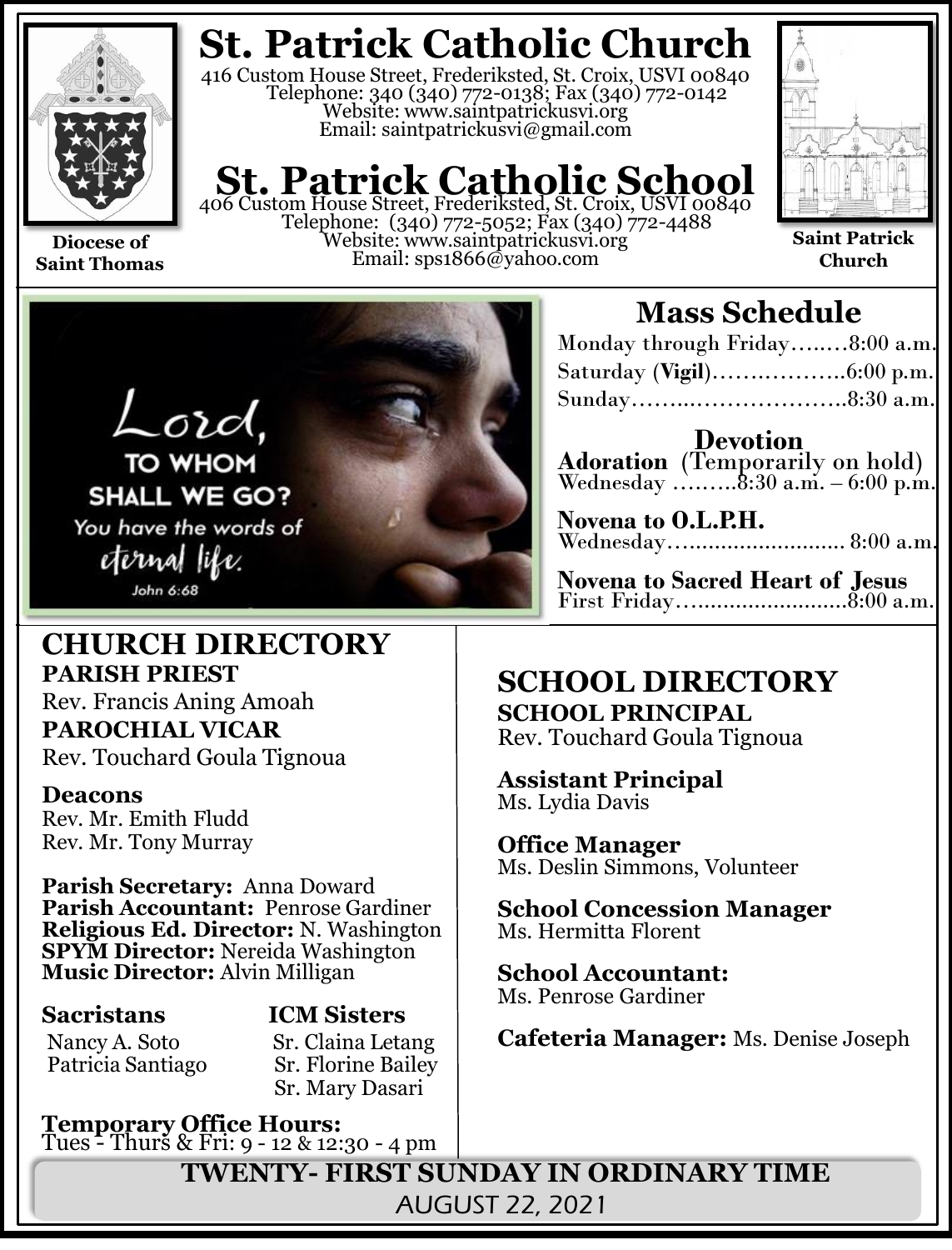# **TWENTY-FIRST SUNDAY IN ORDINARY TIME AUGUST 22, 2021**

# **MASS INTENTIONS**

| <b>SATURDAY, August 21</b>                                    |                                   |                           |
|---------------------------------------------------------------|-----------------------------------|---------------------------|
| 6:00 PM. - Damien & Michelle Doute'/ Birthday Blessings/      | <b>SUNDAY:</b>                    | Jos 24:1-2,15-17,18       |
| Family                                                        |                                   | Eph 5:21-32 or 5:2, 25-32 |
| SUNDAY, August 22                                             |                                   | Lk 1:39-56                |
| 8:30 AM. - Gerard Doward, Birthday Blessings/Family           |                                   |                           |
|                                                               | <b>MONDAY:</b>                    | 1Thes 1:1-5,8-10          |
| <b>MONDAY, August 23</b>                                      | <b>Saint Rose of Lima, Virgin</b> | Mt 23:13-22               |
| 8:00 AM. + David Mc Way, Repose of Soul/Duval family          |                                   |                           |
|                                                               | <b>TUESDAY:</b>                   | Rv 21:9-14                |
| <b>TUESDAY, August 24</b>                                     | <b>Saint Bartholomew, Apostle</b> | Jn 1:45-52                |
| 8:00 AM. - Thomas A. Johnson, Birthday Blessings and Good     |                                   |                           |
| Health/Vilma Johnson                                          | <b>WEDNESDAY:</b>                 | 1Thes 2:9-13              |
| <b>WEDNESDAY, August 25</b>                                   | <b>Saint Louis, Saint Joseph</b>  | Mt 23:27-32               |
| 8:00 AM. + Fredericka Felix, Repose of Soul/Barbara Lancaster | <b>Calasanz, Priest</b>           |                           |
| & family                                                      |                                   |                           |
| <b>THURSDAY, August 26</b>                                    | <b>THURSDAY</b>                   | 1Thes 3:7-13              |
| 8:00 AM. + Ed & Dolores Glista, Repose of Soul/Dan &          |                                   | Mt 24:42-51               |
| Rosanne Boyan                                                 |                                   |                           |
| FRIDAY, August 27                                             | <b>FRIDAY</b>                     | 1Thes 4:1-8               |
| 8:00 AM. + Andre J. Duval, Repose of Soul/Duval family        | <b>Saint Monica</b>               | Mt 25:1-13                |
|                                                               |                                   |                           |
| <b>SATURDAY, August 28</b>                                    | <b>SATURDAY:</b>                  | 1Thes 4:9-11              |
| 6:00 PM - Patricia Santiago, Birthday Blessings/Duval family  | <b>Saint Augustine, Bishop</b>    | Mt 25: 14-30              |
|                                                               | & Doctor of the Church            |                           |
|                                                               |                                   |                           |
|                                                               |                                   |                           |

### *PRAY FOR THE SICK & SHUT-INS*

#### *Please pray that they may find comfort and healing in Christ.*

Steve Alexander, Olivia Anger, Nicholas Andrew, Marilyn Bailey, Eric Belcher, George Bondieumaitre, Debra Bruce, Virginia Burke, Fred Calvillo, William Carino, Ninon Gussman Carr, Norma Carillo, Paulette Christopher, Victorino Cruz, Matthew Donelley, Anna D'Souza, Norma Dyer, Harold Fisher, Sr. Kimberly Fludd, Johnetta Goodloe, Sarah Gordon, Dr. Amy Hardin, Enis Hilaire, Urla Isaac, Lidia Jiminez, , Eleanor Johnson, Alma John, Ann Joseph, Electra Joseph, Rose Joseph, Edwin Josiah, Jeannie Krigger, T'Agho Lopez, Chamarla Louis, Felina Artigo, Gwendolyn Lucas, Kathleen Smith-Maccow, Marla Matthew, Carlos Matus, Luz Melendez, Beverly Nesbitt, Bevon Nicholas, Marilyn Nicks, Ann Parris, Fr. Simon Peter, Geralda Pickering, Michelle Gibbs Riviere, Carmen Russell, Henrietta Sandy, Jose Manuel Santana, Martha Lena St. Juste, Eric Thomas, Juan Valentin, , Vincent Urgent, Inez Walker, Deacon Oliver Washington, Ann Weikel, Inez Williams, Simeon Williams, Curtis Williams, Joseph Wilson, Ingerborg McIntosh, William Lang, Anita Pulpul & Kemit Lewis, Noel Lercana & Bertille Samuel, Lewis Eugene, & Vilma C. Johnson, Fanny Andrews Clarke, Kesha Tatum.

*(Please call the Church Office to add or remove names to/from this list Church)*

### **MASS ATTENDANCE – AUGUST 14 & 15, 2021**

**Saturday** 6:00pm Holy Mass 27 **Sunday** 8:30am Holy Mass 43. Total 70

### **Preserve the Past Campaign in Progress**

Our Church restoration project is in progress and your contribution is still welcome. Please call the church office or contact a minister of hospitality for the contribution envelope.

#### **SECOND COLLECTION FOR T MONTH OF AUGUST 2021**

School Support……….……… August 01 Maintenance Fund….………August 07-08 Capital Improvements……….August 14-15 Property Insurance………… August 21-22

## **SCRIPTURE READINGS OF THE WEEK**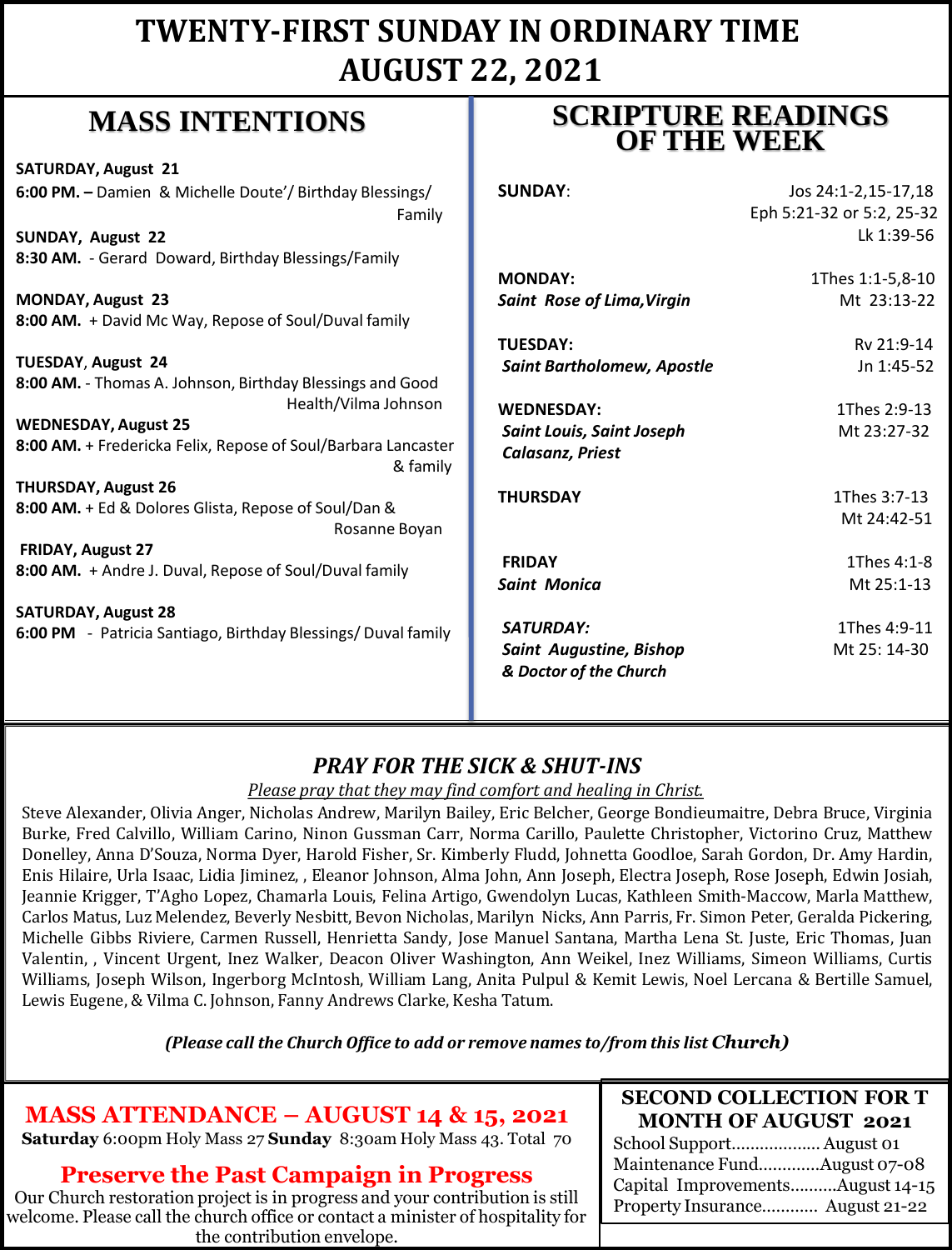# Announcements



#### **Seven Days Sanctuary Lamp Devotion**

The Sanctuary Lamp which burns in the Sanctuary of our church, the reminder of the Lord's Presence in the Most Holy Eucharist, will burn from August 22 to August 28 For Barbara Lancaster in Thanksgiving to God for His Blessings & Protection. requested by Barbara Lancaster.

#### **Handing Over Ceremony**

There will be a Handing Over Ceremony here at St. Patrick Parish on Monday, August 23, 2021, at 10:00 AM. During the ceremony, the outgoing parish priest will hand over the Parish to the incoming parish priest.

#### **Farewell to Father Boniface**

Dear Fr. Boniface, "You are ever a part of our lives. All the good you have shared will live on in our hearts." We express our deep gratitude for shepherding us with your love and affection, and all that you have done in restoring our St. Patrick Church and School. We appreciate your humility, simplicity, patience and hard work. We pray, may the Almighty God Bless you abundantly in your new ministry. We are with you always. Thank you and God bless. **Saint Patrick Catholic School 2021-22 School Year**

Saint Patrick Catholic School will reopen for the 2021-22 school year on Monday, August 23, 2021. There will be a mandatory parent orientation meeting held on Thursday, August 26, 2021, at 5:30pm in St. Gerard's Hall. Registration is still ongoing. The registration fee is \$250. Applications can be downloaded from the website or can be picked up at the School Office. We are also hiring for teacher's position. To apply, please contact the school office at (340) 772-5052.

#### **2021 Christmas Raffle Books**

The drawing date for our Raffle is just a few months away. Please remember to turn in you sold books. Books are still available at the rear of the Church every weekend after Holy Masses. This is the only major fundraiser for our parochial school. We rely on your support for its success.

#### **St. Joseph Church Concert**

On Saturday August 29, 2021, St. Joseph Church will host a concert dedicated to Our Lady and the Lord Jesus. The concert begins at 3:00 pm. in the church's parking lot and will afford the opportunity to sing and perform in honor of our Lady and our Lord. All parishes are invited to join us if possible. Any individuals or group willing to participate in the concert, may contact Mrs. Joanna JnBaptiste at 340- 473-6737.

#### **Bulletin announcements must be submitted to the Church Office by Wednesday at noon**

# Parish Information

#### **Sacrament of Baptism**

Fourth Sunday of each month. Please register your children at the Church Office. Present a copy of the child(ren) birth certificate(s). Classes for parents & godparents are on the 1st, 2<sup>nd</sup> and 3<sup>rd</sup> Tuesday from 6:00 p.m. until 7:00 p.m. each month.

#### **Sacrament of Marriage**

Please make arrangements with parish priest 6 months before your wedding.

#### **Confraternity of Christian Doctrine (CCD) Classes**

Classes are held every Sunday during the school year and begin with attendance and instruction in the classroom at 8:30 a.m. followed by Mass at 10:00 a.m.

#### **Rite of Christian Initiation of Adults (RCIA) Classes**

RCIA is the journey of faith by which interested persons become members of the Roman Catholic Church. The program instructs adults to enter into full communion with the Catholic Church through Baptism and/or Confirmation and Holy Communion. To register, please call the church office at (340) 772-0138.

#### **Sacrament of Penance**

Confession is the sacrament that allows us to admit our faults and develop humility, but the most profound part is we get to experience Christ's gift of mercy.

Weekdays……………….…………….... 15 min. before Holy Mass Weekends………………………………. 30 min. before Holy Mass

#### **Funerals**

All funeral services begin at 10:30 a.m. Viewings at 9:30 am. No funerals are held on weekends. Arrangements must be made with the Church before funeral arrangements with the funeral home.

#### **Sacrament of the Anointing of the Sick**

Please call the rectory at (340) 772-0138 whenever a family member or friend is seriously ill or hospitalized.

#### **Parish Registration**

Parishioners who are 18 years and older are invited to register at the Church Office as well as become active and contributing members. We would like to maintain an upto-date listing of all St. Patrick parishioners. Registration also helps in providing quick services for the request and proof of miscellaneous church letters for individuals, Baptism, Confirmation, etc.